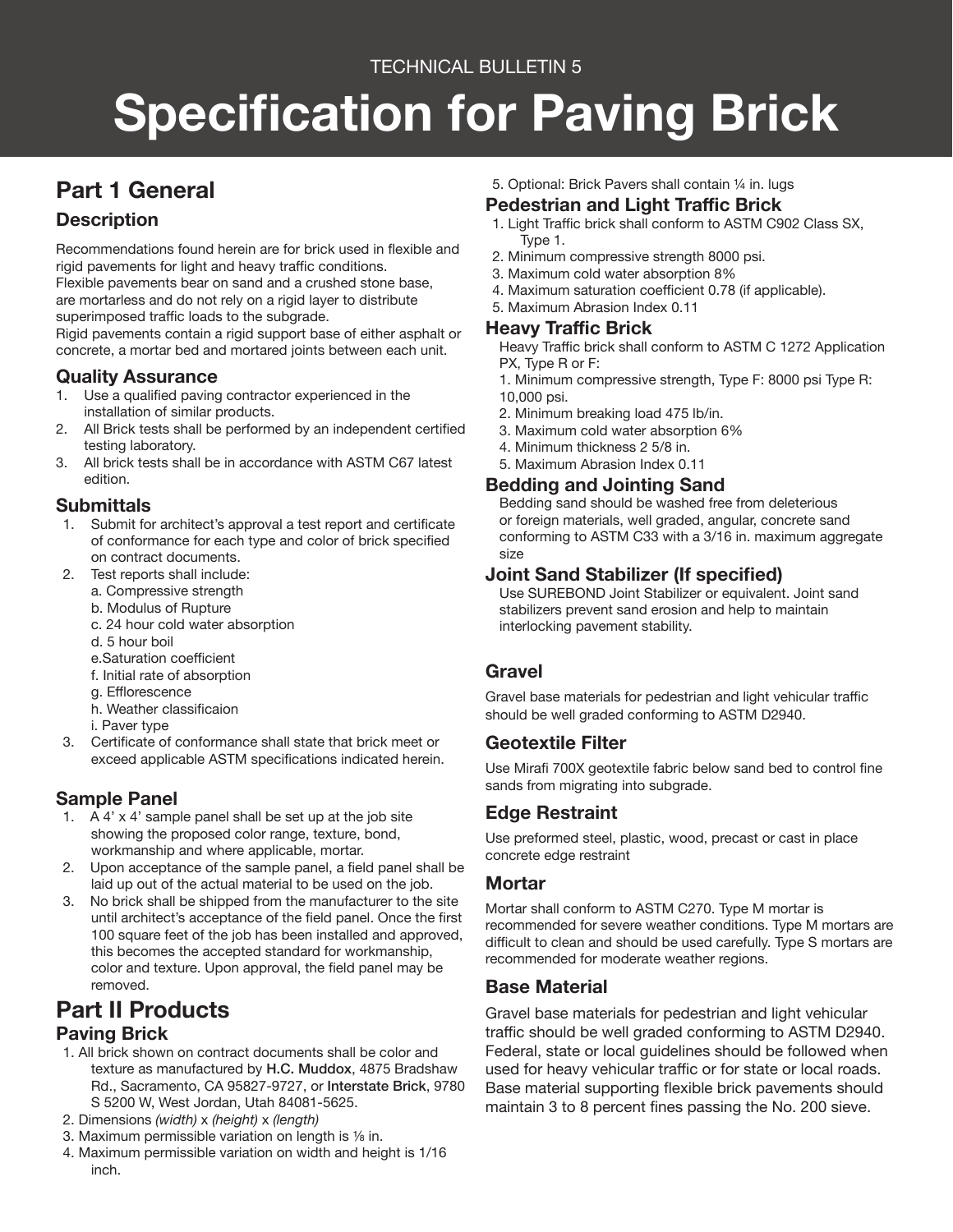### **Part III Execution**

### **Rigid Pavements**

### **1. Control and expansion joints**

Unlike flexible pavements, rigid pavements require expansion and control joints. The design of rigid pavements must consider the movement of both the base and surface and detail expansion and control joints for the controlling case.

the sub-surface drains.

c. Place expansion and control joints in the rigid base as required and continue joints to the surface of the brick pavement.

d. Spread the mortar bed to the proper thickness and install the brick pavers.

e. Using a trowel or grout bag, fill all voids between brick pavers.



### **Rigid Pavement**

A common mistake is made when expansion or contraction joints are placed in the base and omitted in the brick. When movement occurs in the base, it will be reflected at the surface generally in the form of a crack.

A standard expansion joint can be installed using a compressible joint filler and joint breaker placed in the movement joint and a durable tack free sealant placed over the joint flush with the surface of the pavement.

### **2. Mortar**

Brick that are mortared to a rigid base should be placed in a single operation bedding and joint filling method. For weathering regions, a mortar consisting of 1 part cement to 3 parts sand is recommended. In regions where the brick are not subject to severe weathering conditions, a mortar consisting of 1 part cement, 1/2 part lime and 4-1/2 parts sand is acceptable. The mortar bed thickness should range between 5/8 inch and 3/4 inch.

### **3. Brick**

Brick that are specified for rigid pavements should be sized to allow for a standard mortar joint of 3/8 inch. A common modular sized brick that allows the most flexibility in pattern layout is the 3-5/8 x 7-5/8 paving brick.

### **4. Construction**

a. Install all utilities, pipes, and proper subgrade as required to support rigid base.

b. Rigid brick paving is permeable and will not prohibit water from reaching the subsurface. Install subsurface drainage as required. Slope the surface of the rigid base to f. Compress and tool joints using a concave tooled joint. Allow the mortar to become thumbprint hard before tooling.

g. Scrape and remove excess mortar from brick. Brush clean.

h. Clean brick within 2 to 4 weeks. Follow recommendations as outlined in Technical Bulletin 4: Brick Cleaning Recommendations.

### **Flexible Pavements**

### **1. Edge Restraint**

Edge restraints are essential to the proper performance of flexible pavements. They are placed around the perimeter of the paved section and provide lateral restraint to the paving brick. This restraint supplies the force necessary to develop interlocking. Interlocking helps to resist vertical, rotational and horizontal displacements of the brick. Concrete, steel, wood and plastic are a few of the materials that can be used for edge restraint. The size and strength of the edge restraint must be increased as the traffic loads increase.

### **2. Bond Pattern**

Brick can be placed in a variety of patterns. Basket weave, running bond, stack bond, and herringbone are just a few of the many patterns available. Herringbone is the only pattern that develops interlocking sufficiently to resist movement from the braking and accelerating of vehicles.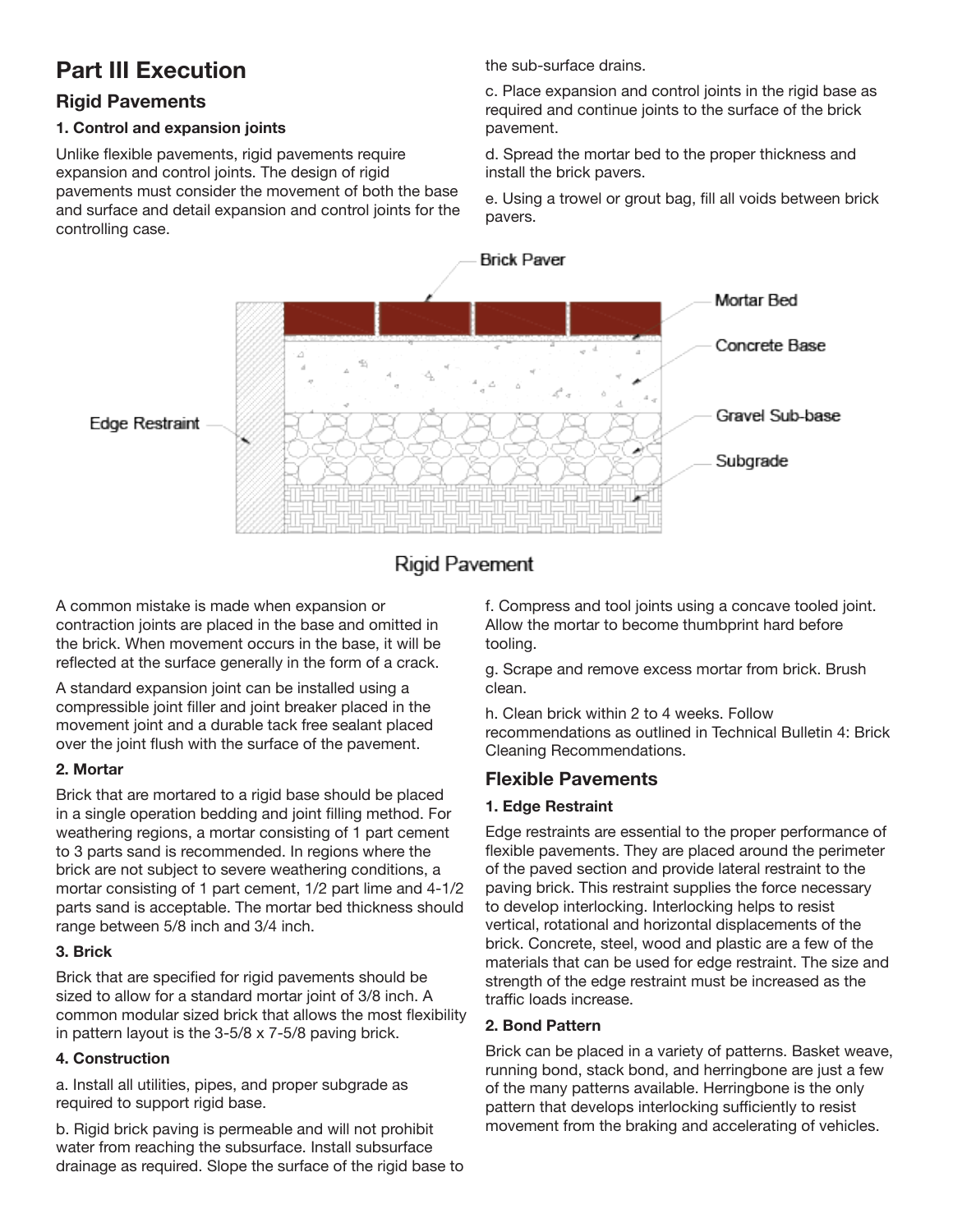

#### **3. Construction**

a. Install all utilities, pipes and subsurface drainage prior to installing the base or subbase. Unsuitable, unstable materials should be removed and replaced with suitable materials when supporting heavy traffic.

b. Spread and compact base materials in uniform layers not exceeding 4 inches. Compact to 95 percent maximum density. The surface of the base materials should be closeknit to prevent bedding sand from filtering and eroding the base.

c. Geotextile fabrics can also be used to prevent filtering of one material layer into another and also to help reinforce and stabilize the soil. The finish surface and slope of the base should reflect that of the final paving surface. A minimum 2 percent slope is required for adequate drainage. Flexible pavements are not recommended for slopes greater than 10 percent.

d. Install edge restraints. The base of the edge restraints should be placed at least as deep as the bedding course.

e. Place and screed the bedding sand to the desired contours. The bedding sand should not be used to fill large voids in the base course.

f. Install brick pavers in the desired pattern. For best results, "true pavers" should be used for flexible pavements. These brick are designed to be installed without mortar joints. The 4 x 8 true paver is the most versatile and allows for the largest variety of

patterns. g. Compact the surface of the brick using a mechanical plate vibrator. After the initial compaction, sweep fine jointing sand over the surface of the brick and recompact.

### h. Remove surplus jointing sand.

#### **Cleaning**

Clean brick pavement using mild detergents and the "bucket and brush" method recommended by BIA Technical Note #20R.

#### **Efflorescence**

Efflorescence is the formation of soluble salts on the surface of the pavement. As moisture enters the pavement, free salts are wicked through the brick to the surface of the pavement and appear as a white milky powder.

Efflorescence is commonly removed using a brush and water.

Hard water salts that are insoluble must be removed using an industrial detergent.

Sand is a common carrier of these free salts, therefore it is important to use clean washed sands for jointing and bedding materials. Improper drainage of the base may create a condition in which the brick become saturated. Free salts in the bed layer are carried into the brick and wick to the surface as the water evaporates. Proper drainage will help to eliminate efflorescence and problems associated with freezing and thawing.

#### **Precautions**

De-icing salts are not recommended for ice removal and may cause spalling and efflorescence.

Sealers are not recommended for brick pavements in regions where the brick will be saturated when subject to freezing and thawing.

For more information contact your local H.C. Muddox or Interstate Brick representative.